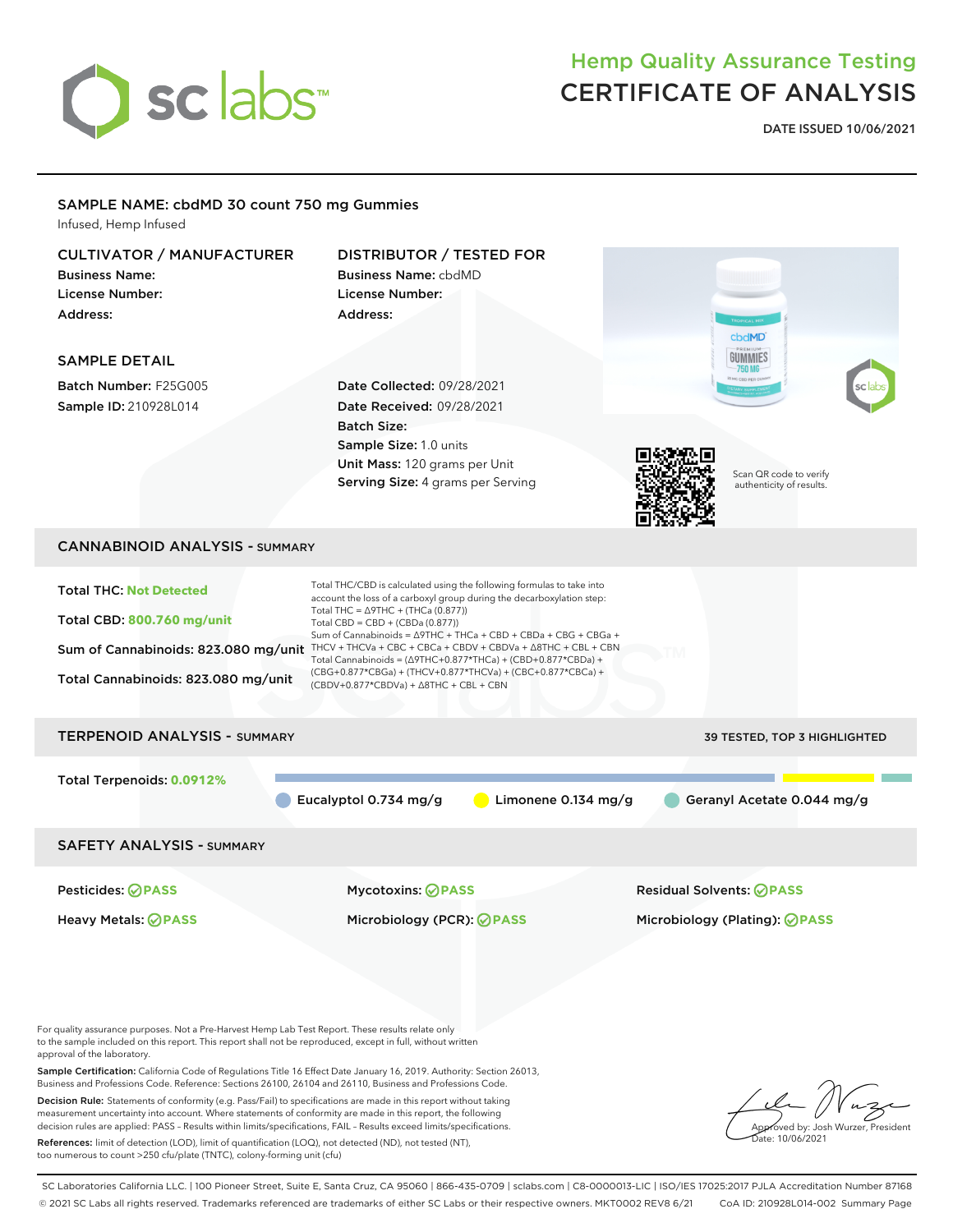## Hemp Quality Assurance Testing CERTIFICATE OF ANALYSIS

**CBDMD 30 COUNT 750 MG GUMMIES | DATE ISSUED 10/06/2021**



Tested by high-performance liquid chromatography with diode-array detection (HPLC-DAD).

**Method:** QSP 1157 - Analysis of Cannabinoids by HPLC-DAD

TOTAL THC: **Not Detected**

Total THC (∆9THC+0.877\*THCa)

#### TOTAL CBD: **800.760 mg/unit**

Total CBD (CBD+0.877\*CBDa)

#### TOTAL CANNABINOIDS: 823.080 mg/unit

Total Cannabinoids (Total THC) + (Total CBD) + (Total CBG) + (Total THCV) + (Total CBC) + (Total CBDV) + ∆8THC + CBL + CBN

### TOTAL CBG: 11.640 mg/unit

Total CBG (CBG+0.877\*CBGa)

### TOTAL THCV: ND

Total THCV (THCV+0.877\*THCVa)

#### TOTAL CBC: ND

Total CBC (CBC+0.877\*CBCa)

### TOTAL CBDV: 3.120 mg/unit

Total CBDV (CBDV+0.877\*CBDVa)

#### **CANNABINOID TEST RESULTS -** 09/30/2021

| <b>COMPOUND</b>            | LOD/LOQ<br>(mg/g) | <b>MEASUREMENT</b><br>mg/g | <b>RESULT</b><br>(mg/g) | <b>RESULT</b><br>(% ) |
|----------------------------|-------------------|----------------------------|-------------------------|-----------------------|
| <b>CBD</b>                 | 0.004 / 0.011     | ±0.3196                    | 6.673                   | 0.6673                |
| <b>CBG</b>                 | 0.002 / 0.006     | ±0.0060                    | 0.097                   | 0.0097                |
| <b>CBN</b>                 | 0.001 / 0.007     | ±0.0023                    | 0.063                   | 0.0063                |
| <b>CBDV</b>                | 0.002 / 0.012     | ±0.0014                    | 0.026                   | 0.0026                |
| Δ9THC                      | 0.002 / 0.014     | N/A                        | <b>ND</b>               | <b>ND</b>             |
| $\triangle$ 8THC           | 0.01 / 0.02       | N/A                        | <b>ND</b>               | <b>ND</b>             |
| <b>THCa</b>                | 0.001 / 0.005     | N/A                        | <b>ND</b>               | <b>ND</b>             |
| <b>THCV</b>                | 0.002 / 0.012     | N/A                        | <b>ND</b>               | <b>ND</b>             |
| <b>THCVa</b>               | 0.002 / 0.019     | N/A                        | <b>ND</b>               | <b>ND</b>             |
| <b>CBDa</b>                | 0.001/0.026       | N/A                        | <b>ND</b>               | <b>ND</b>             |
| <b>CBDVa</b>               | 0.001/0.018       | N/A                        | <b>ND</b>               | <b>ND</b>             |
| <b>CBGa</b>                | 0.002 / 0.007     | N/A                        | <b>ND</b>               | <b>ND</b>             |
| <b>CBL</b>                 | 0.003/0.010       | N/A                        | <b>ND</b>               | <b>ND</b>             |
| <b>CBC</b>                 | 0.003/0.010       | N/A                        | <b>ND</b>               | <b>ND</b>             |
| <b>CBCa</b>                | 0.001 / 0.015     | N/A                        | <b>ND</b>               | <b>ND</b>             |
| <b>SUM OF CANNABINOIDS</b> |                   |                            | $6.859$ mg/g            | 0.6859%               |

#### Unit Mass: 120 grams per Unit / Serving Size: 4 grams per Serving

| ∆9THC per Unit                        | <b>ND</b>         |
|---------------------------------------|-------------------|
| ∆9THC per Serving                     | <b>ND</b>         |
| <b>Total THC per Unit</b>             | <b>ND</b>         |
| <b>Total THC per Serving</b>          | <b>ND</b>         |
| <b>CBD</b> per Unit                   | 800.760 mg/unit   |
| <b>CBD</b> per Serving                | 26.692 mg/serving |
| <b>Total CBD per Unit</b>             | 800.760 mg/unit   |
| <b>Total CBD per Serving</b>          | 26.692 mg/serving |
| Sum of Cannabinoids per Unit          | 823.080 mg/unit   |
| Sum of Cannabinoids per Serving       | 27.436 mg/serving |
| <b>Total Cannabinoids per Unit</b>    | 823.080 mg/unit   |
| <b>Total Cannabinoids per Serving</b> | 27.436 mg/serving |
|                                       |                   |



SC Laboratories California LLC. | 100 Pioneer Street, Suite E, Santa Cruz, CA 95060 | 866-435-0709 | sclabs.com | C8-0000013-LIC | ISO/IES 17025:2017 PJLA Accreditation Number 87168 © 2021 SC Labs all rights reserved. Trademarks referenced are trademarks of either SC Labs or their respective owners. MKT0002 REV8 6/21 CoA ID: 210928L014-002 Page 2 of 7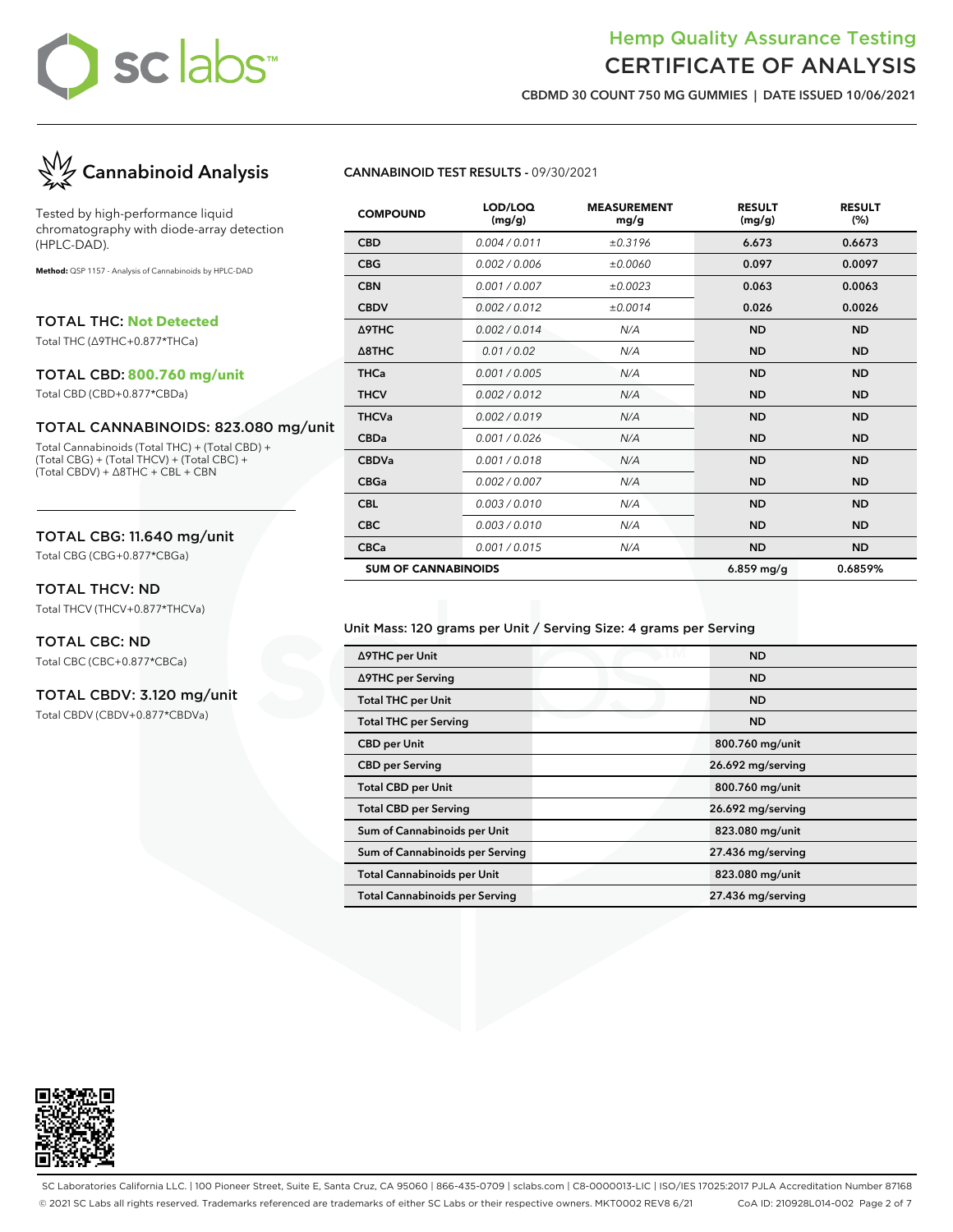# **sc abs**

## Hemp Quality Assurance Testing CERTIFICATE OF ANALYSIS

**CBDMD 30 COUNT 750 MG GUMMIES | DATE ISSUED 10/06/2021**



Terpene analysis utilizing gas chromatographyflame ionization detection (GC-FID).

**Method:** QSP 1192 - Analysis of Terpenoids by GC-FID

### **1 Eucalyptol**

A monoterpenoid alcohol with a fragrance that can be described as a combination of fresh, spicy, herbal and minty. It is sometimes added to cigarettes and mouthwashes as a flavorant. Although sometimes used as an insect repellant, it is a powerful attractant to certain male bees. Found in eucalyptus, rosemary, wormwood, sage...etc.

### **2 Limonene**

A monoterpene with a fragrance that can be described as orangey, citrusy, sweet and tart. It is most commonly found in nature as D-Limonene and is a primary contributor to the distinct scent of orange peels, from which it is commonly derived. Found in numerous pines, red maple, silver maple, aspens, cottonwoods, hemlocks, sumac, cedar, junipers...etc.

#### **3 Geranyl Acetate**

A monoterpenoid ester with a fragrance that can be described as floral, fruity, waxy and herbal. Found in lemongrass, palmarosa, geranium, sassafras, carrot, coriander, bitter orange, Camden woollybutt...etc.



### **TERPENOID TEST RESULTS -** 10/01/2021

| <b>COMPOUND</b>           | LOD/LOQ<br>(mg/g) | <b>MEASUREMENT</b><br>mg/g | <b>RESULT</b><br>(mg/g)                         | <b>RESULT</b><br>(%) |
|---------------------------|-------------------|----------------------------|-------------------------------------------------|----------------------|
| Eucalyptol                | 0.006 / 0.018     | ±0.0186                    | 0.734                                           | 0.0734               |
| Limonene                  | 0.005 / 0.016     | ±0.0019                    | 0.134                                           | 0.0134               |
| <b>Geranyl Acetate</b>    | 0.004 / 0.014     | ±0.0018                    | 0.044                                           | 0.0044               |
| Linalool                  | 0.009 / 0.032     | N/A                        | <loq< th=""><th><loq< th=""></loq<></th></loq<> | <loq< th=""></loq<>  |
| $\alpha$ Humulene         | 0.009 / 0.029     | N/A                        | <loq< th=""><th><loq< th=""></loq<></th></loq<> | <loq< th=""></loq<>  |
| $\alpha$ Pinene           | 0.005 / 0.017     | N/A                        | <b>ND</b>                                       | <b>ND</b>            |
| Camphene                  | 0.005 / 0.015     | N/A                        | <b>ND</b>                                       | <b>ND</b>            |
| <b>Sabinene</b>           | 0.004 / 0.014     | N/A                        | <b>ND</b>                                       | <b>ND</b>            |
| $\beta$ Pinene            | 0.004 / 0.014     | N/A                        | <b>ND</b>                                       | <b>ND</b>            |
| <b>Myrcene</b>            | 0.008 / 0.025     | N/A                        | <b>ND</b>                                       | <b>ND</b>            |
| $\alpha$ Phellandrene     | 0.006 / 0.020     | N/A                        | <b>ND</b>                                       | <b>ND</b>            |
| 3 Carene                  | 0.005 / 0.018     | N/A                        | <b>ND</b>                                       | <b>ND</b>            |
| $\alpha$ Terpinene        | 0.005 / 0.017     | N/A                        | <b>ND</b>                                       | <b>ND</b>            |
| p-Cymene                  | 0.005 / 0.016     | N/A                        | <b>ND</b>                                       | <b>ND</b>            |
| Ocimene                   | 0.011 / 0.038     | N/A                        | <b>ND</b>                                       | <b>ND</b>            |
| $\gamma$ Terpinene        | 0.006 / 0.018     | N/A                        | <b>ND</b>                                       | <b>ND</b>            |
| Sabinene Hydrate          | 0.006 / 0.022     | N/A                        | <b>ND</b>                                       | <b>ND</b>            |
| Fenchone                  | 0.009 / 0.028     | N/A                        | <b>ND</b>                                       | <b>ND</b>            |
| <b>Terpinolene</b>        | 0.008 / 0.026     | N/A                        | <b>ND</b>                                       | <b>ND</b>            |
| Fenchol                   | 0.010 / 0.034     | N/A                        | <b>ND</b>                                       | <b>ND</b>            |
| (-)-Isopulegol            | 0.005 / 0.016     | N/A                        | <b>ND</b>                                       | <b>ND</b>            |
| Camphor                   | 0.006 / 0.019     | N/A                        | <b>ND</b>                                       | <b>ND</b>            |
| Isoborneol                | 0.004 / 0.012     | N/A                        | <b>ND</b>                                       | <b>ND</b>            |
| <b>Borneol</b>            | 0.005 / 0.016     | N/A                        | <b>ND</b>                                       | <b>ND</b>            |
| Menthol                   | 0.008 / 0.025     | N/A                        | <b>ND</b>                                       | <b>ND</b>            |
| <b>Terpineol</b>          | 0.016 / 0.055     | N/A                        | <b>ND</b>                                       | <b>ND</b>            |
| Nerol                     | 0.003 / 0.011     | N/A                        | <b>ND</b>                                       | <b>ND</b>            |
| Citronellol               | 0.003 / 0.010     | N/A                        | <b>ND</b>                                       | <b>ND</b>            |
| R-(+)-Pulegone            | 0.003 / 0.011     | N/A                        | <b>ND</b>                                       | <b>ND</b>            |
| Geraniol                  | 0.002 / 0.007     | N/A                        | <b>ND</b>                                       | <b>ND</b>            |
| $\alpha$ Cedrene          | 0.005 / 0.016     | N/A                        | <b>ND</b>                                       | <b>ND</b>            |
| $\beta$ Caryophyllene     | 0.004 / 0.012     | N/A                        | <b>ND</b>                                       | <b>ND</b>            |
| trans- $\beta$ -Farnesene | 0.008 / 0.025     | N/A                        | <b>ND</b>                                       | ND.                  |
| Valencene                 | 0.009 / 0.030     | N/A                        | <b>ND</b>                                       | <b>ND</b>            |
| Nerolidol                 | 0.009 / 0.028     | N/A                        | <b>ND</b>                                       | ND.                  |
| Caryophyllene Oxide       | 0.010 / 0.033     | N/A                        | <b>ND</b>                                       | ND.                  |
| Guaiol                    | 0.009 / 0.030     | N/A                        | <b>ND</b>                                       | <b>ND</b>            |
| Cedrol                    | 0.008 / 0.027     | N/A                        | <b>ND</b>                                       | ND                   |
| $\alpha$ Bisabolol        | 0.008 / 0.026     | N/A                        | <b>ND</b>                                       | ND                   |
| <b>TOTAL TERPENOIDS</b>   |                   |                            | $0.912$ mg/g                                    | 0.0912%              |

SC Laboratories California LLC. | 100 Pioneer Street, Suite E, Santa Cruz, CA 95060 | 866-435-0709 | sclabs.com | C8-0000013-LIC | ISO/IES 17025:2017 PJLA Accreditation Number 87168 © 2021 SC Labs all rights reserved. Trademarks referenced are trademarks of either SC Labs or their respective owners. MKT0002 REV8 6/21 CoA ID: 210928L014-002 Page 3 of 7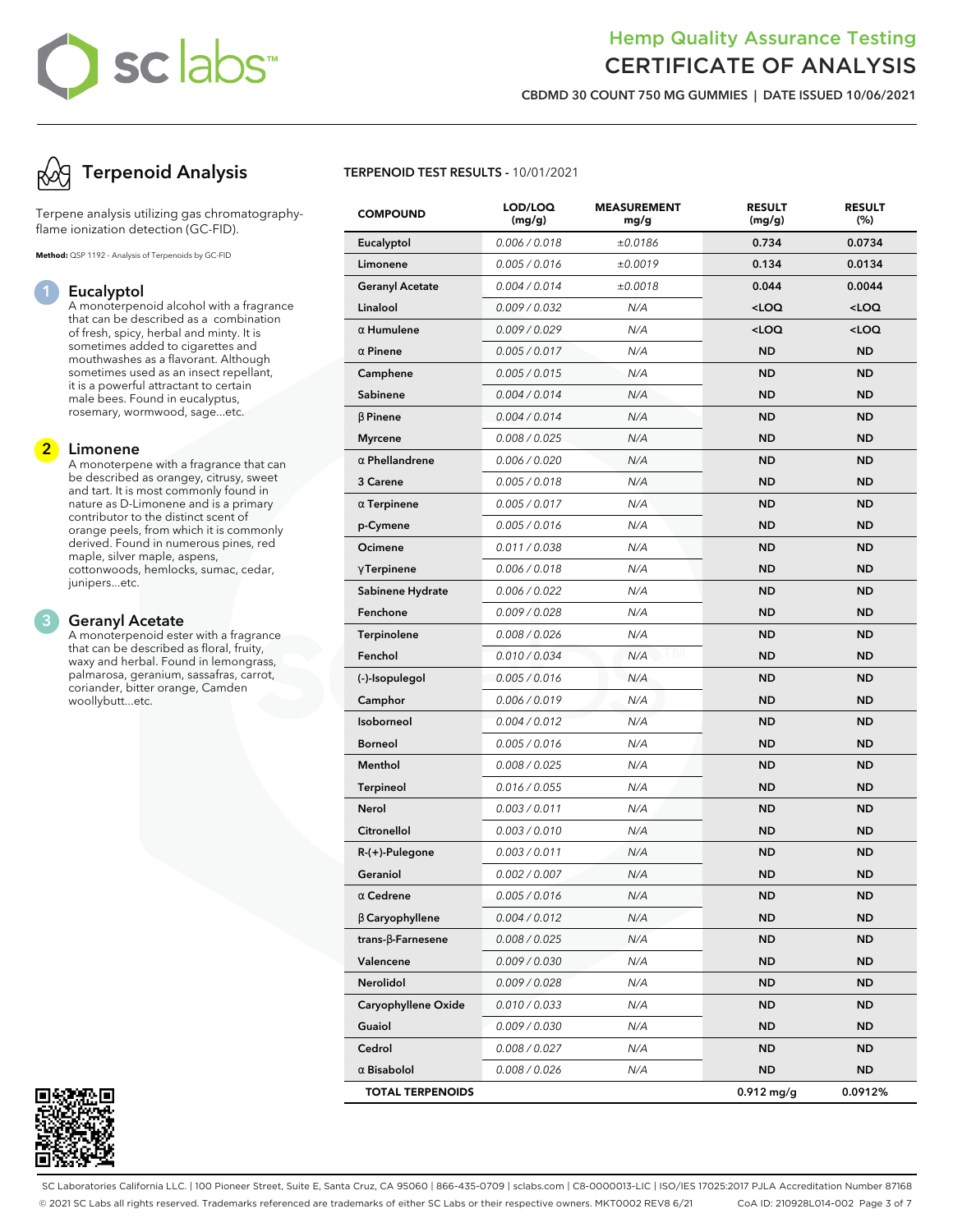## Hemp Quality Assurance Testing CERTIFICATE OF ANALYSIS

**CBDMD 30 COUNT 750 MG GUMMIES | DATE ISSUED 10/06/2021**

## **Pesticide Analysis**

Pesticide and plant growth regulator analysis utilizing high-performance liquid chromatography-mass spectrometry (HPLC-MS) or gas chromatography-mass spectrometry (GC-MS).

\*GC-MS utilized where indicated.

**Method:** QSP 1212 - Analysis of Pesticides and Mycotoxins by LC-MS or QSP 1213 - Analysis of Pesticides by GC-MS

## **PESTICIDE TEST RESULTS - 10/01/2021 ⊘ PASS**

| <b>COMPOUND</b>          | LOD/LOQ<br>$(\mu g/g)$ | <b>ACTION LIMIT</b><br>$(\mu g/g)$ | <b>MEASUREMENT</b><br>µg/g | <b>RESULT</b><br>(µg/g) | <b>RESULT</b> |
|--------------------------|------------------------|------------------------------------|----------------------------|-------------------------|---------------|
| Abamectin                | 0.03 / 0.10            | 0.3                                | N/A                        | <b>ND</b>               | <b>PASS</b>   |
| Acephate                 | 0.02 / 0.07            | 5                                  | N/A                        | <b>ND</b>               | <b>PASS</b>   |
| Acequinocyl              | 0.02 / 0.07            | 4                                  | N/A                        | <b>ND</b>               | <b>PASS</b>   |
| Acetamiprid              | 0.02 / 0.05            | 5                                  | N/A                        | <b>ND</b>               | <b>PASS</b>   |
| Aldicarb                 | 0.03 / 0.08            | $\ge$ LOD                          | N/A                        | <b>ND</b>               | <b>PASS</b>   |
| Azoxystrobin             | 0.02 / 0.07            | 40                                 | N/A                        | <b>ND</b>               | <b>PASS</b>   |
| <b>Bifenazate</b>        | 0.01 / 0.04            | 5                                  | N/A                        | <b>ND</b>               | <b>PASS</b>   |
| <b>Bifenthrin</b>        | 0.02 / 0.05            | 0.5                                | N/A                        | <b>ND</b>               | <b>PASS</b>   |
| <b>Boscalid</b>          | 0.03 / 0.09            | 10                                 | N/A                        | <b>ND</b>               | <b>PASS</b>   |
| Captan                   | 0.19/0.57              | 5                                  | N/A                        | <b>ND</b>               | <b>PASS</b>   |
| Carbaryl                 | 0.02 / 0.06            | 0.5                                | N/A                        | <b>ND</b>               | <b>PASS</b>   |
| Carbofuran               | 0.02 / 0.05            | $\ge$ LOD                          | N/A                        | <b>ND</b>               | <b>PASS</b>   |
| Chlorantraniliprole      | 0.04 / 0.12            | 40                                 | N/A                        | <b>ND</b>               | <b>PASS</b>   |
| Chlordane*               | 0.03 / 0.08            | $\ge$ LOD                          | N/A                        | <b>ND</b>               | <b>PASS</b>   |
| Chlorfenapyr*            | 0.03 / 0.10            | $\ge$ LOD                          | N/A                        | <b>ND</b>               | <b>PASS</b>   |
| <b>Chlorpyrifos</b>      | 0.02 / 0.06            | $\ge$ LOD                          | N/A                        | <b>ND</b>               | <b>PASS</b>   |
| Clofentezine             | 0.03 / 0.09            | 0.5                                | N/A                        | <b>ND</b>               | <b>PASS</b>   |
| Coumaphos                | 0.02 / 0.07            | $\ge$ LOD                          | N/A                        | <b>ND</b>               | <b>PASS</b>   |
| Cyfluthrin               | 0.12 / 0.38            | 1                                  | N/A                        | <b>ND</b>               | <b>PASS</b>   |
| Cypermethrin             | 0.11 / 0.32            | $\mathcal{I}$                      | N/A                        | <b>ND</b>               | <b>PASS</b>   |
| Daminozide               | 0.02 / 0.07            | $\geq$ LOD                         | N/A                        | <b>ND</b>               | <b>PASS</b>   |
| <b>DDVP</b> (Dichlorvos) | 0.03 / 0.09            | $\ge$ LOD                          | N/A                        | <b>ND</b>               | <b>PASS</b>   |
| Diazinon                 | 0.02 / 0.05            | 0.2                                | N/A                        | <b>ND</b>               | <b>PASS</b>   |
| Dimethoate               | 0.03 / 0.08            | $\ge$ LOD                          | N/A                        | <b>ND</b>               | <b>PASS</b>   |
| Dimethomorph             | 0.03 / 0.09            | 20                                 | N/A                        | <b>ND</b>               | <b>PASS</b>   |
| Ethoprop(hos)            | 0.03 / 0.10            | $\ge$ LOD                          | N/A                        | <b>ND</b>               | <b>PASS</b>   |
| Etofenprox               | 0.02 / 0.06            | $\ge$ LOD                          | N/A                        | <b>ND</b>               | <b>PASS</b>   |
| Etoxazole                | 0.02 / 0.06            | 1.5                                | N/A                        | <b>ND</b>               | <b>PASS</b>   |
| Fenhexamid               | 0.03 / 0.09            | 10                                 | N/A                        | <b>ND</b>               | <b>PASS</b>   |
| Fenoxycarb               | 0.03 / 0.08            | $\ge$ LOD                          | N/A                        | <b>ND</b>               | <b>PASS</b>   |
| Fenpyroximate            | 0.02 / 0.06            | 2                                  | N/A                        | <b>ND</b>               | PASS          |
| Fipronil                 | 0.03 / 0.08            | $\ge$ LOD                          | N/A                        | ND                      | <b>PASS</b>   |
| Flonicamid               | 0.03 / 0.10            | $\overline{c}$                     | N/A                        | <b>ND</b>               | <b>PASS</b>   |
| Fludioxonil              | 0.03 / 0.10            | 30                                 | N/A                        | <b>ND</b>               | <b>PASS</b>   |
| Hexythiazox              | 0.02 / 0.07            | $\overline{c}$                     | N/A                        | ND                      | <b>PASS</b>   |
| Imazalil                 | 0.02 / 0.06            | $\ge$ LOD                          | N/A                        | <b>ND</b>               | <b>PASS</b>   |
| Imidacloprid             | 0.04 / 0.11            | 3                                  | N/A                        | <b>ND</b>               | <b>PASS</b>   |
| Kresoxim-methyl          | 0.02 / 0.07            | $\mathbf{1}$                       | N/A                        | ND                      | <b>PASS</b>   |
| Malathion                | 0.03 / 0.09            | 5                                  | N/A                        | <b>ND</b>               | <b>PASS</b>   |
| Metalaxyl                | 0.02 / 0.07            | 15                                 | N/A                        | <b>ND</b>               | <b>PASS</b>   |
| Methiocarb               | 0.02 / 0.07            | $\geq$ LOD                         | N/A                        | ND                      | <b>PASS</b>   |

Continued on next page

SC Laboratories California LLC. | 100 Pioneer Street, Suite E, Santa Cruz, CA 95060 | 866-435-0709 | sclabs.com | C8-0000013-LIC | ISO/IES 17025:2017 PJLA Accreditation Number 87168 © 2021 SC Labs all rights reserved. Trademarks referenced are trademarks of either SC Labs or their respective owners. MKT0002 REV8 6/21 CoA ID: 210928L014-002 Page 4 of 7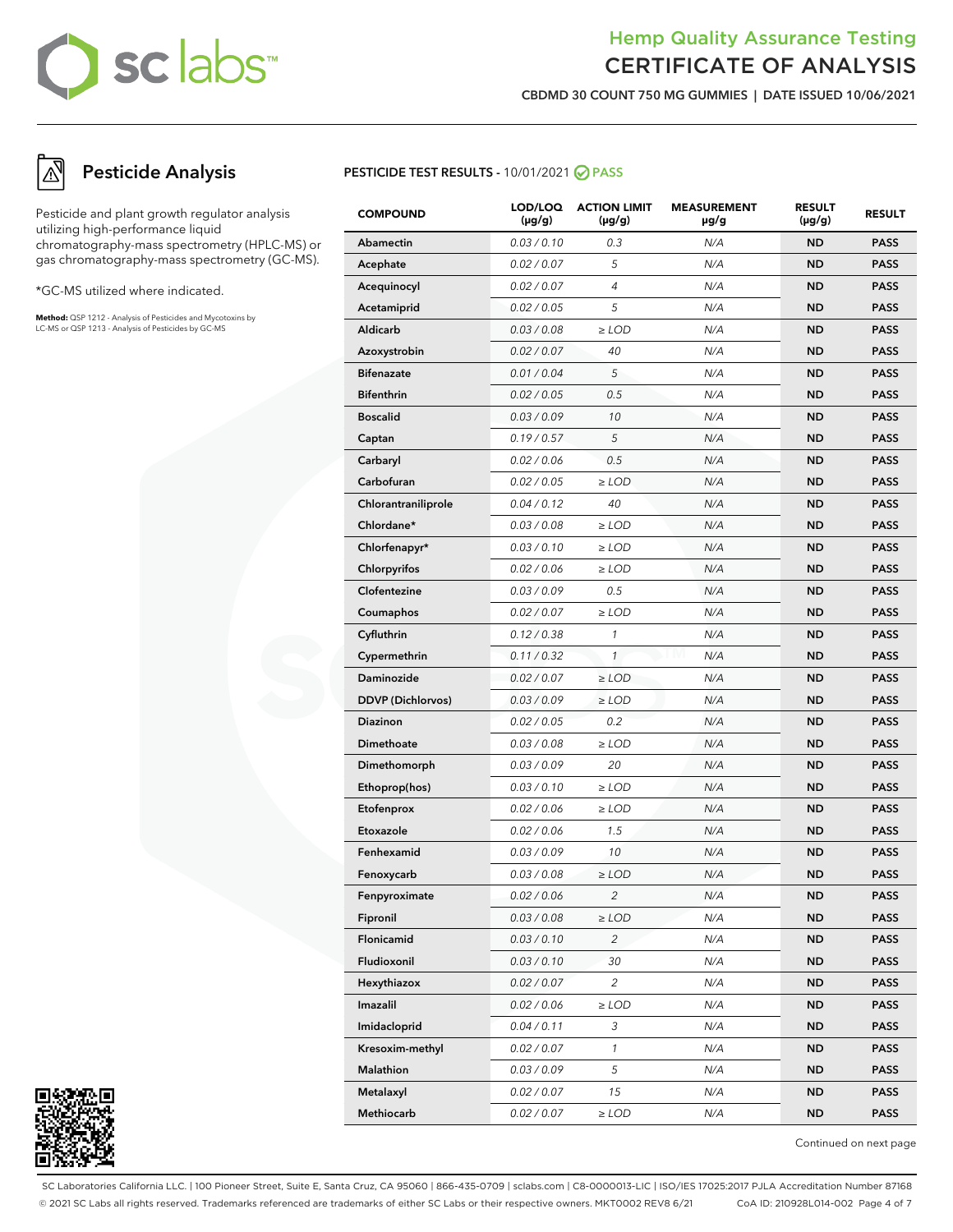## Hemp Quality Assurance Testing CERTIFICATE OF ANALYSIS

**CBDMD 30 COUNT 750 MG GUMMIES | DATE ISSUED 10/06/2021**



## **Pesticide Analysis** Continued

Pesticide and plant growth regulator analysis utilizing high-performance liquid chromatography-mass spectrometry (HPLC-MS) or gas chromatography-mass spectrometry (GC-MS).

\*GC-MS utilized where indicated.

**Method:** QSP 1212 - Analysis of Pesticides and Mycotoxins by LC-MS or QSP 1213 - Analysis of Pesticides by GC-MS



| <b>COMPOUND</b>          | LOD/LOQ<br>$(\mu g/g)$ | <b>ACTION LIMIT</b><br>$(\mu q/q)$ | <b>MEASUREMENT</b><br>$\mu$ g/g | <b>RESULT</b><br>$(\mu g/g)$ | <b>RESULT</b> |
|--------------------------|------------------------|------------------------------------|---------------------------------|------------------------------|---------------|
| Methomyl                 | 0.03 / 0.10            | 0.1                                | N/A                             | <b>ND</b>                    | <b>PASS</b>   |
| Methyl parathion         | 0.03/0.10              | $\geq$ LOD                         | N/A                             | <b>ND</b>                    | <b>PASS</b>   |
| <b>Mevinphos</b>         | 0.03/0.09              | $\ge$ LOD                          | N/A                             | <b>ND</b>                    | <b>PASS</b>   |
| Myclobutanil             | 0.03/0.09              | 9                                  | N/A                             | <b>ND</b>                    | <b>PASS</b>   |
| <b>Naled</b>             | 0.02 / 0.07            | 0.5                                | N/A                             | <b>ND</b>                    | <b>PASS</b>   |
| Oxamyl                   | 0.04/0.11              | 0.2                                | N/A                             | <b>ND</b>                    | <b>PASS</b>   |
| Paclobutrazol            | 0.02 / 0.05            | $\ge$ LOD                          | N/A                             | <b>ND</b>                    | <b>PASS</b>   |
| Pentachloronitrobenzene* | 0.03/0.09              | 0.2                                | N/A                             | <b>ND</b>                    | <b>PASS</b>   |
| Permethrin               | 0.04 / 0.12            | 20                                 | N/A                             | <b>ND</b>                    | <b>PASS</b>   |
| Phosmet                  | 0.03 / 0.10            | 0.2                                | N/A                             | <b>ND</b>                    | <b>PASS</b>   |
| Piperonylbutoxide        | 0.02 / 0.07            | 8                                  | N/A                             | <b>ND</b>                    | <b>PASS</b>   |
| Prallethrin              | 0.03 / 0.08            | 0.4                                | N/A                             | <b>ND</b>                    | <b>PASS</b>   |
| Propiconazole            | 0.02 / 0.07            | 20                                 | N/A                             | <b>ND</b>                    | <b>PASS</b>   |
| Propoxur                 | 0.03/0.09              | $\ge$ LOD                          | N/A                             | <b>ND</b>                    | <b>PASS</b>   |
| Pyrethrins               | 0.04 / 0.12            | $\mathbf{1}$                       | N/A                             | <b>ND</b>                    | <b>PASS</b>   |
| Pyridaben                | 0.02 / 0.07            | 3                                  | N/A                             | <b>ND</b>                    | <b>PASS</b>   |
| Spinetoram               | 0.02 / 0.07            | 3                                  | N/A                             | <b>ND</b>                    | <b>PASS</b>   |
| Spinosad                 | 0.02 / 0.07            | 3                                  | N/A                             | <b>ND</b>                    | <b>PASS</b>   |
| Spiromesifen             | 0.02 / 0.05            | 12                                 | N/A                             | <b>ND</b>                    | <b>PASS</b>   |
| Spirotetramat            | 0.02 / 0.06            | 13                                 | N/A                             | <b>ND</b>                    | <b>PASS</b>   |
| Spiroxamine              | 0.03/0.08              | $\ge$ LOD                          | N/A                             | <b>ND</b>                    | <b>PASS</b>   |
| Tebuconazole             | 0.02 / 0.07            | $\overline{2}$                     | N/A                             | <b>ND</b>                    | <b>PASS</b>   |
| Thiacloprid              | 0.03 / 0.10            | $\geq$ LOD                         | N/A                             | <b>ND</b>                    | <b>PASS</b>   |
| Thiamethoxam             | 0.03 / 0.10            | 4.5                                | N/A                             | <b>ND</b>                    | <b>PASS</b>   |
| Trifloxystrobin          | 0.03/0.08              | 30                                 | N/A                             | <b>ND</b>                    | <b>PASS</b>   |

## **Mycotoxin Analysis**

Mycotoxin analysis utilizing high-performance liquid chromatography-mass spectrometry (HPLC-MS).

**Method:** QSP 1212 - Analysis of Pesticides and Mycotoxins by LC-MS

## **MYCOTOXIN TEST RESULTS -** 10/01/2021 **PASS**

| <b>COMPOUND</b>        | LOD/LOQ<br>$(\mu g/kg)$ | <b>ACTION LIMIT</b><br>$(\mu g/kg)$ | <b>MEASUREMENT</b><br>µg/kg | <b>RESULT</b><br>$(\mu g/kg)$ | <b>RESULT</b> |
|------------------------|-------------------------|-------------------------------------|-----------------------------|-------------------------------|---------------|
| <b>Aflatoxin B1</b>    | 2.0/6.0                 | 5                                   | N/A                         | <b>ND</b>                     | <b>PASS</b>   |
| <b>Aflatoxin B2</b>    | 1.8/5.6                 | 20                                  | N/A                         | <b>ND</b>                     | <b>PASS</b>   |
| <b>Aflatoxin G1</b>    | 1.0/3.1                 | 20                                  | N/A                         | <b>ND</b>                     | <b>PASS</b>   |
| <b>Aflatoxin G2</b>    | 1.2 / 3.5               | 20                                  | N/A                         | <b>ND</b>                     | <b>PASS</b>   |
| <b>Total Aflatoxin</b> |                         | 20                                  |                             | <b>ND</b>                     | <b>PASS</b>   |
| Ochratoxin A           | 6.3/19.2                | 5                                   | N/A                         | <b>ND</b>                     | <b>PASS</b>   |



SC Laboratories California LLC. | 100 Pioneer Street, Suite E, Santa Cruz, CA 95060 | 866-435-0709 | sclabs.com | C8-0000013-LIC | ISO/IES 17025:2017 PJLA Accreditation Number 87168 © 2021 SC Labs all rights reserved. Trademarks referenced are trademarks of either SC Labs or their respective owners. MKT0002 REV8 6/21 CoA ID: 210928L014-002 Page 5 of 7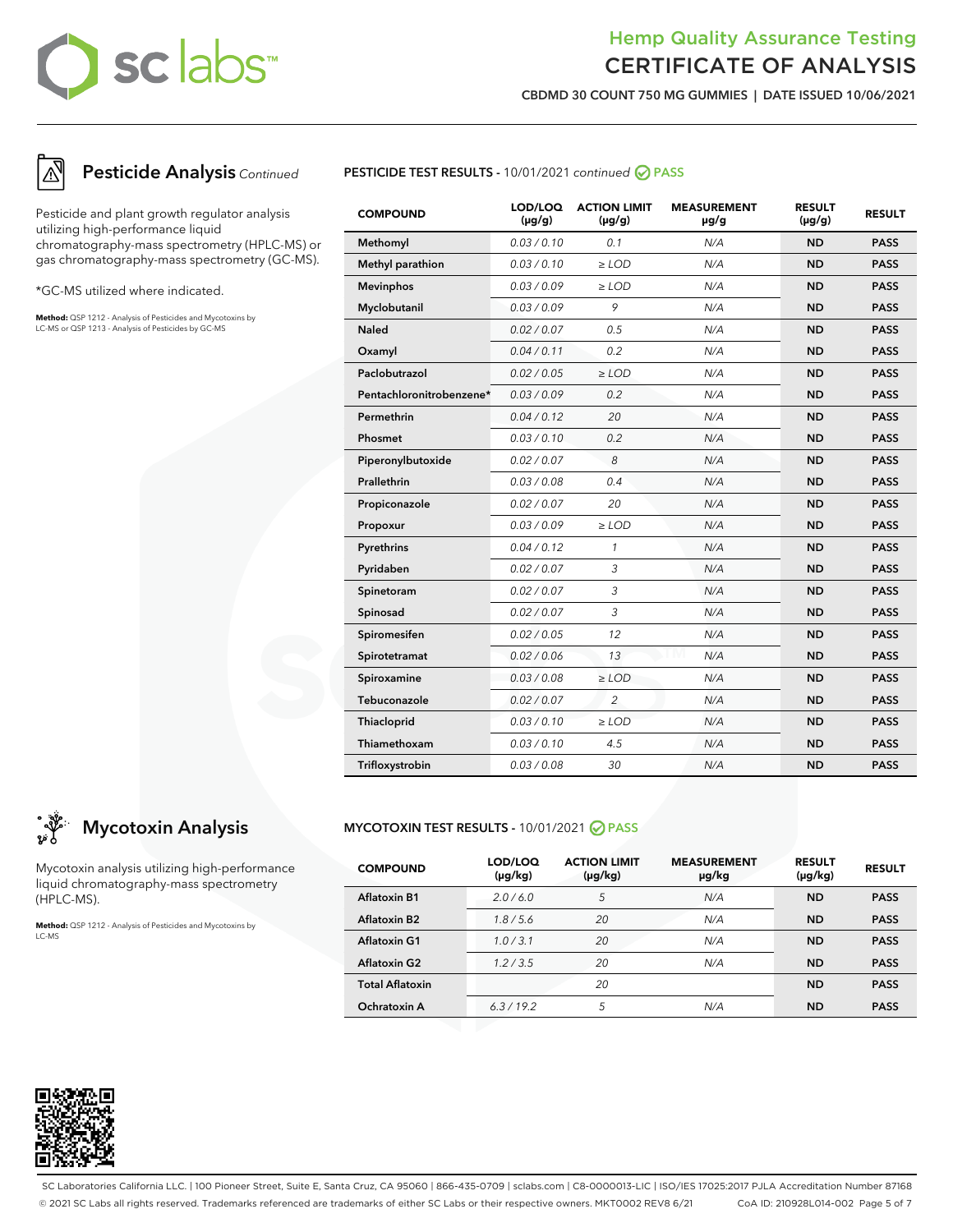## Hemp Quality Assurance Testing CERTIFICATE OF ANALYSIS

**CBDMD 30 COUNT 750 MG GUMMIES | DATE ISSUED 10/06/2021**



Residual Solvent analysis utilizing gas chromatography-mass spectrometry (GC-MS).

**Method:** QSP 1204 - Analysis of Residual Solvents by GC-MS



| <b>COMPOUND</b>          | LOD/LOQ<br>$(\mu g/g)$ | <b>ACTION LIMIT</b><br>$(\mu g/g)$ | <b>MEASUREMENT</b><br>µg/g | <b>RESULT</b><br>$(\mu g/g)$ | <b>RESULT</b> |
|--------------------------|------------------------|------------------------------------|----------------------------|------------------------------|---------------|
| Propane                  | 10/20                  | 5000                               | N/A                        | <b>ND</b>                    | <b>PASS</b>   |
| <b>Butane</b>            | 10/50                  | 5000                               | N/A                        | <b>ND</b>                    | <b>PASS</b>   |
| Pentane                  | 20/50                  | 5000                               | N/A                        | <b>ND</b>                    | <b>PASS</b>   |
| Hexane                   | 2/5                    | 290                                | N/A                        | <b>ND</b>                    | <b>PASS</b>   |
| Heptane                  | 20/60                  | 5000                               | N/A                        | <b>ND</b>                    | <b>PASS</b>   |
| <b>Benzene</b>           | 0.03/0.09              | 1                                  | N/A                        | <b>ND</b>                    | <b>PASS</b>   |
| <b>Toluene</b>           | 7/21                   | 890                                | N/A                        | <b>ND</b>                    | <b>PASS</b>   |
| <b>Total Xylenes</b>     | 50/160                 | 2170                               | N/A                        | <b>ND</b>                    | <b>PASS</b>   |
| Methanol                 | 50/200                 | 3000                               | N/A                        | <b>ND</b>                    | <b>PASS</b>   |
| Ethanol                  | 20/50                  | 5000                               | ±11.3                      | 297                          | <b>PASS</b>   |
| <b>Isopropyl Alcohol</b> | 10/40                  | 5000                               | N/A                        | <b>ND</b>                    | <b>PASS</b>   |
| Acetone                  | 20/50                  | 5000                               | N/A                        | <b>ND</b>                    | <b>PASS</b>   |
| Ethyl ether              | 20/50                  | 5000                               | N/A                        | <b>ND</b>                    | <b>PASS</b>   |
| <b>Ethylene Oxide</b>    | 0.3/0.8                | $\mathbf{1}$                       | N/A                        | <b>ND</b>                    | <b>PASS</b>   |
| Ethyl acetate            | 20/60                  | 5000                               | N/A                        | <b>ND</b>                    | <b>PASS</b>   |
| Chloroform               | 0.1 / 0.2              | $\mathbf{1}$                       | N/A                        | <b>ND</b>                    | <b>PASS</b>   |
| Methylene chloride       | 0.3/0.9                | 1                                  | N/A                        | <b>ND</b>                    | <b>PASS</b>   |
| Trichloroethylene        | 0.1/0.3                | 1                                  | N/A                        | <b>ND</b>                    | <b>PASS</b>   |
| 1,2-Dichloroethane       | 0.05 / 0.1             | 1                                  | N/A                        | <b>ND</b>                    | <b>PASS</b>   |
| <b>Acetonitrile</b>      | 2/7                    | 410                                | N/A                        | <b>ND</b>                    | <b>PASS</b>   |

## **Heavy Metals Analysis**

Heavy metal analysis utilizing inductively coupled plasma-mass spectrometry (ICP-MS).

**Method:** QSP 1160 - Analysis of Heavy Metals by ICP-MS

### **HEAVY METALS TEST RESULTS -** 09/30/2021 **PASS**

| <b>COMPOUND</b> | LOD/LOQ<br>$(\mu g/g)$ | <b>ACTION LIMIT</b><br>$(\mu g/g)$ | <b>MEASUREMENT</b><br>µg/g | <b>RESULT</b><br>$(\mu g/g)$ | <b>RESULT</b> |
|-----------------|------------------------|------------------------------------|----------------------------|------------------------------|---------------|
| Arsenic         | 0.02/0.1               | 0.42                               | N/A                        | <b>ND</b>                    | <b>PASS</b>   |
| Cadmium         | 0.02/0.05              | 0.27                               | N/A                        | <b>ND</b>                    | <b>PASS</b>   |
| Lead            | 0.04/0.1               | 0.5                                | N/A                        | <b>ND</b>                    | <b>PASS</b>   |
| <b>Mercury</b>  | 0.002/0.01             | 0.4                                | N/A                        | <b>ND</b>                    | <b>PASS</b>   |



SC Laboratories California LLC. | 100 Pioneer Street, Suite E, Santa Cruz, CA 95060 | 866-435-0709 | sclabs.com | C8-0000013-LIC | ISO/IES 17025:2017 PJLA Accreditation Number 87168 © 2021 SC Labs all rights reserved. Trademarks referenced are trademarks of either SC Labs or their respective owners. MKT0002 REV8 6/21 CoA ID: 210928L014-002 Page 6 of 7